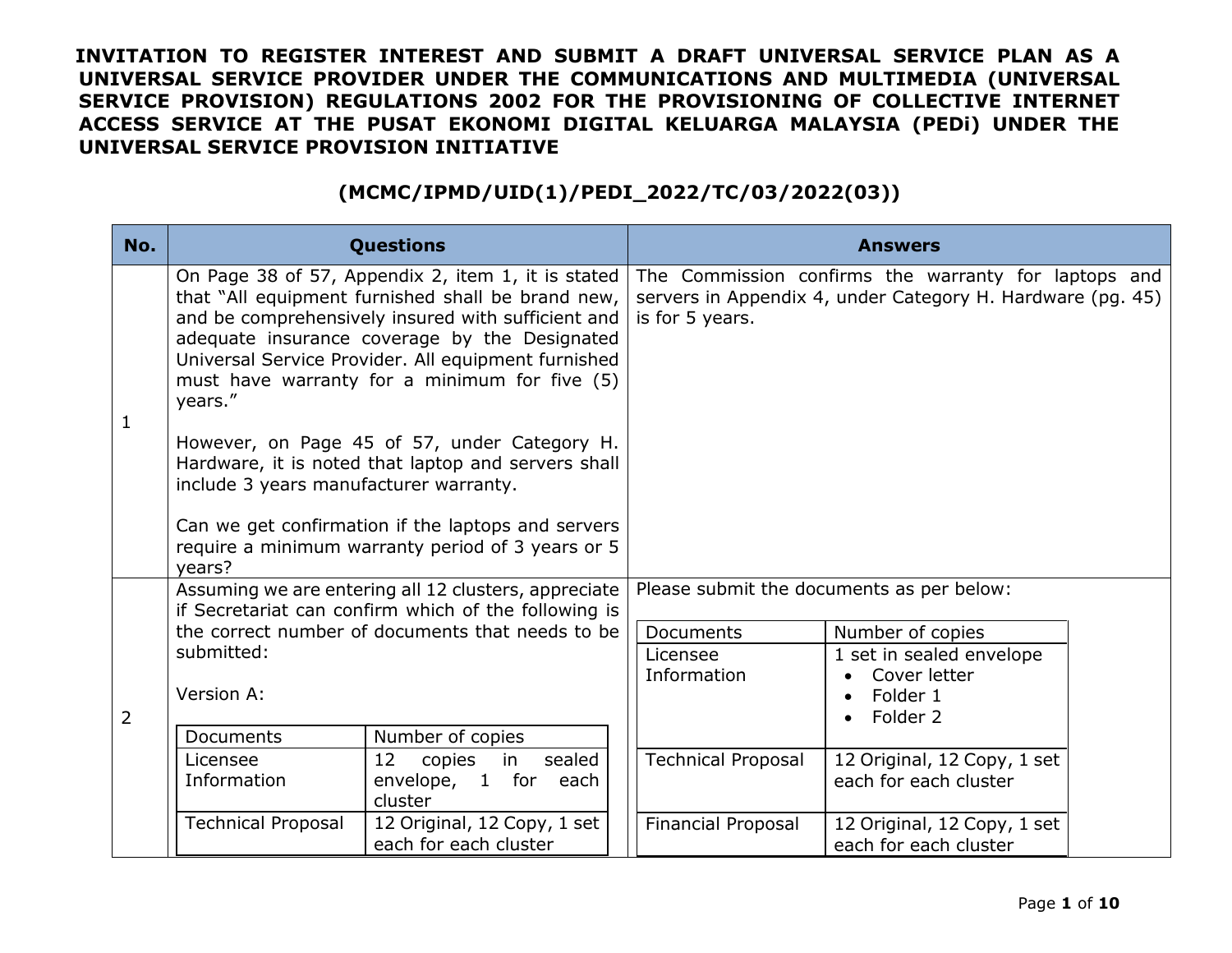| No. | <b>Questions</b>                                                            |                                                      | <b>Answers</b>                                                                                                                                                                                                                                                                                                                                                                                                                           |
|-----|-----------------------------------------------------------------------------|------------------------------------------------------|------------------------------------------------------------------------------------------------------------------------------------------------------------------------------------------------------------------------------------------------------------------------------------------------------------------------------------------------------------------------------------------------------------------------------------------|
|     | <b>Financial Proposal</b>                                                   | 12 Original, 12 Copy, 1 set<br>each for each cluster |                                                                                                                                                                                                                                                                                                                                                                                                                                          |
|     | Version B:                                                                  |                                                      |                                                                                                                                                                                                                                                                                                                                                                                                                                          |
|     | Documents                                                                   | Number of copies                                     |                                                                                                                                                                                                                                                                                                                                                                                                                                          |
|     | Licensee<br>Information                                                     | 1 copy in sealed envelope                            |                                                                                                                                                                                                                                                                                                                                                                                                                                          |
|     | <b>Technical Proposal</b>                                                   | 1 Original, 1 Copy, 1 set<br>with all clusters       |                                                                                                                                                                                                                                                                                                                                                                                                                                          |
|     | <b>Financial Proposal</b>                                                   | 1 Original, 1 Copy, 1 set<br>with all clusters       |                                                                                                                                                                                                                                                                                                                                                                                                                                          |
|     |                                                                             |                                                      | The Commission would prefer for the designated universal<br>service provider (DUSP) to deploy the permanent backhaul<br>solution i.e. fibre from the project commencement.                                                                                                                                                                                                                                                               |
| 3   | Subparagraph 3.4.4 (Page 10/57)                                             |                                                      | Nonetheless, if interim backhaul solution is required, the said<br>backhaul solution shall be utilised for a maximum of 6 months                                                                                                                                                                                                                                                                                                         |
|     | Infrastructure, Equipment and Ancillaries:                                  |                                                      | only from the date of commencement.                                                                                                                                                                                                                                                                                                                                                                                                      |
|     | What are the criteria to allow interim backhaul<br>solution to be deployed? |                                                      | Hence, the designated universal service providers are<br>encourage to plan the proposed network design in this<br>matter. The Commission does not set any criteria for the<br>solution as this is based on the customised bill of quantity and<br>technical proposal(s) submitted by the Interested Licensee<br>for each location. The DUSP is advised to properly plan its<br>resources and network infrastructure so that the new PEDi |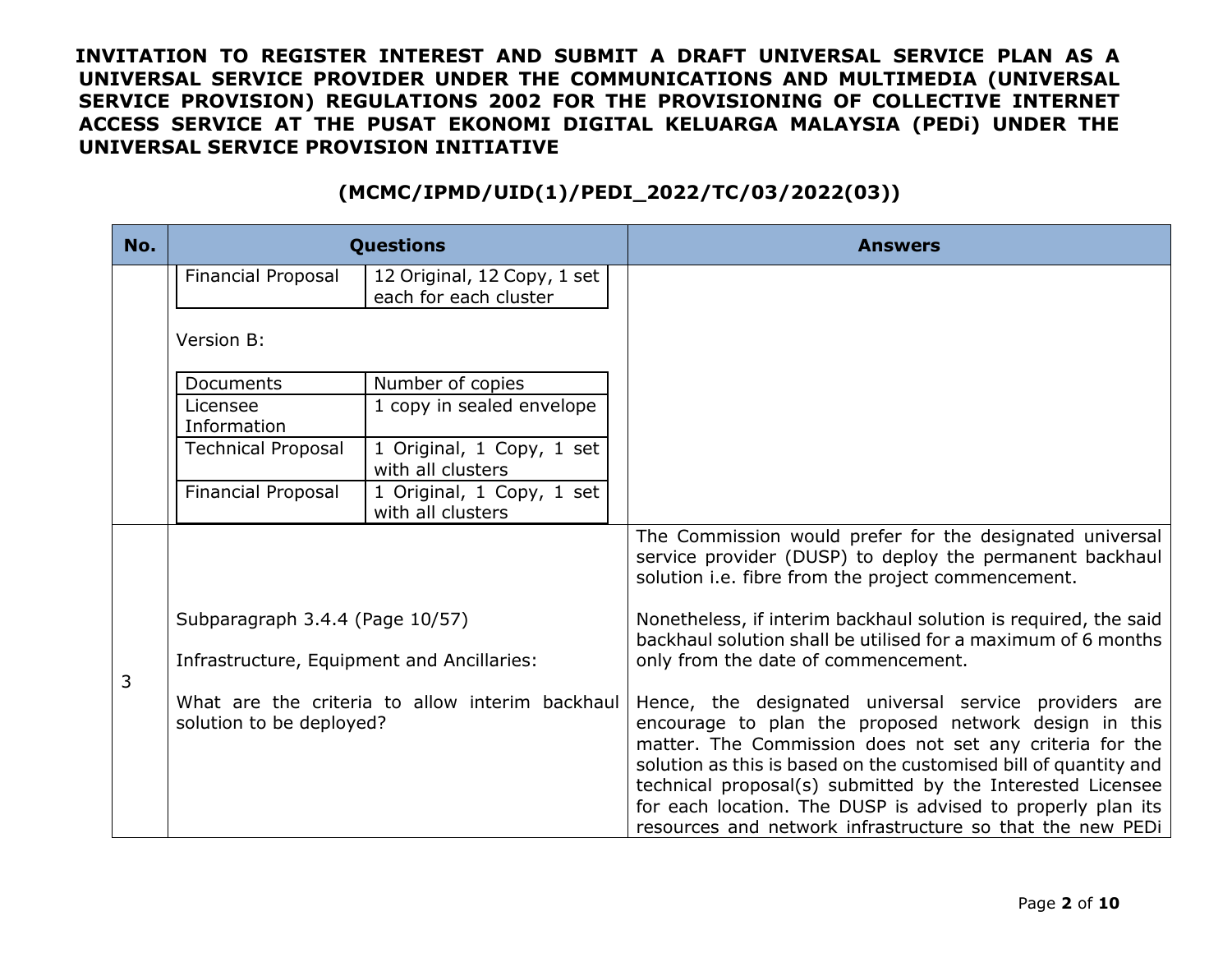| No. | <b>Questions</b>                                                                                                  | <b>Answers</b>                                                                                                                                                                         |
|-----|-------------------------------------------------------------------------------------------------------------------|----------------------------------------------------------------------------------------------------------------------------------------------------------------------------------------|
|     |                                                                                                                   | can be established within the 5 months implementation<br>period as specified in the RFP.                                                                                               |
| 4   | Appendix 2 (page 38/57)                                                                                           | No, it is not possible. All the set up and operational cost for<br>the new PEDi shall be similar with the existing/current PEDi.                                                       |
|     | Detailed Scope of work                                                                                            |                                                                                                                                                                                        |
|     | Is it possible for the Licensee to propose higher<br>salary rates than the current PEDi offer under USP<br>Funds? |                                                                                                                                                                                        |
|     | Appendix 4 - Technical Proposal (page 45/57)                                                                      | The Commission does not have a sample room layout. As<br>indicated in the RFP, the interested licensee must submit a                                                                   |
|     | Section II - Item G. Furniture                                                                                    | customised bill of quantity which include your proposal for the<br>PEDi room layout.                                                                                                   |
| 5   | Please clarify the no of table setup or room layout                                                               |                                                                                                                                                                                        |
|     | for training room and public area room since the                                                                  |                                                                                                                                                                                        |
|     | type of pc and no of equipment are different than<br>the current layout.                                          |                                                                                                                                                                                        |
|     | Paragraph 7.6. (Page 21/57)                                                                                       | No, it is not permissible. The Commission has taken into                                                                                                                               |
| 6   | Submission of Draft Universal Service Plan                                                                        | consideration the festive holidays when deciding the closing<br>date. Please comply and meet the closing date for submission<br>of the draft plan(s) to the Commission. The Interested |
|     | We would like to request for an extension of the                                                                  | Licensee is advised to manage your resources in this matter.                                                                                                                           |
|     | submission date until 10th June 2022.                                                                             |                                                                                                                                                                                        |
|     | This is due to the said date falls on the festive                                                                 |                                                                                                                                                                                        |
|     | holidays whereby lots of related staff and Vendors<br>are on leave.                                               |                                                                                                                                                                                        |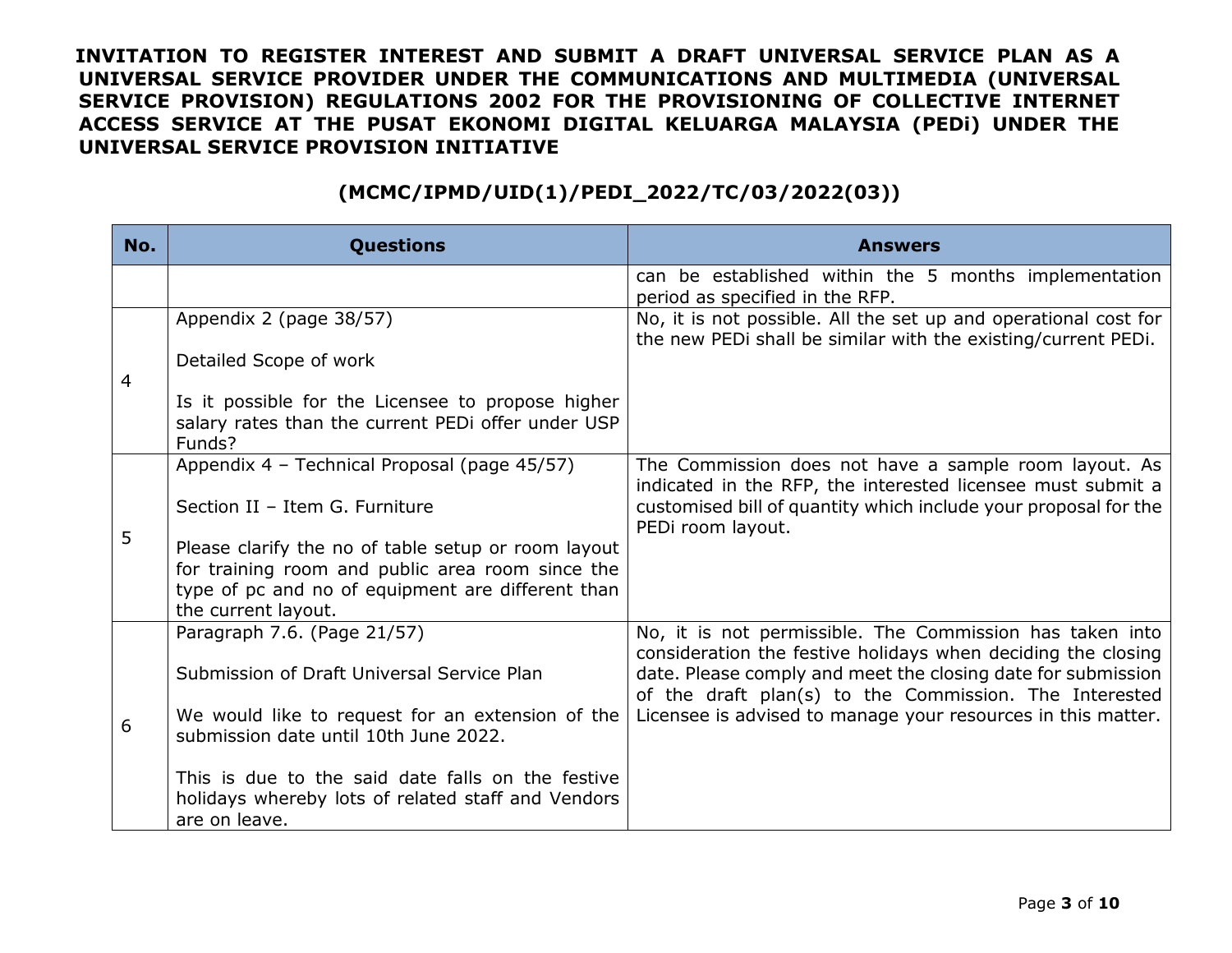| No. | <b>Questions</b>                                                                                                                                                                                                                                                                            | <b>Answers</b>                                                                                                                                                                                                                                                                                                                                                                                                                                                                                                                                                                                                                                                                                                                                                                                                                                                                                                      |
|-----|---------------------------------------------------------------------------------------------------------------------------------------------------------------------------------------------------------------------------------------------------------------------------------------------|---------------------------------------------------------------------------------------------------------------------------------------------------------------------------------------------------------------------------------------------------------------------------------------------------------------------------------------------------------------------------------------------------------------------------------------------------------------------------------------------------------------------------------------------------------------------------------------------------------------------------------------------------------------------------------------------------------------------------------------------------------------------------------------------------------------------------------------------------------------------------------------------------------------------|
| 7   | With reference to Appendix 4 Section II of the RFP,<br>the tender request for 10 laptops in the PEDI and 2<br>laptops for the Manager and Assistant Manager.<br>May we know what is the minimum spec of these<br>laptops?                                                                   | The Commission does not specify any minimum specifications<br>for the laptops. Please refer to Appendix 2, Section A (4) for<br>the minimum software and applications in the RFP for<br>guidance.<br>The laptops must be cost-effective, produced by a well-known<br>brand name in the market, and must be compatible with the<br>latest operating system such as Microsoft Windows to support<br>MS Office i.e. word, presentation and data processing, online<br>video conferencing with web camera, e-learning and others.<br>For further guidance, all the hardware, software and ICT<br>equipment/ devices to be installed at PEDi shall be on par<br>with the existing PEDi which has been established by the<br>Commission. The interested licensee may propose better ICT<br>specifications for the Commission to assess and consider. This<br>will be based on the customised bill of quantity as proposed |
| 8   | Under Section II Description of Scope of Work Para<br>3.3.3 a) Type of backhaul transmission available,<br>and an assessment of whether fibre backhaul is<br>available - Does this mean that if the PEDI location<br>does not have available fibre, we can propose a<br>microwave solution? | by the interested licensee.<br>Yes, the interested licensee can propose microwave as a<br>backhaul solution in the situation where fibre backhaul is not<br>available. Having said that, please be reminded that the<br>backhaul transmission throughput shall not be less than 20<br>Mbps (download), as specified in subparagraph 1.6 of the<br>RFP.                                                                                                                                                                                                                                                                                                                                                                                                                                                                                                                                                              |
| 9   | Is it ok if we propose 2 indoor Wifi instead of 1<br>outdoor Wifi and 1 indoor Wifi? A PEDI may not have<br>outdoor compound to place an outdoor Wifi.                                                                                                                                      | The requirement set in the RFP is two (2) access points (AP)<br>for Wi-Fi indoor and outdoor - please refer to Appendix 4,<br>Section II, H (6). Nonetheless, the interested licensee may<br>propose additional AP for indoors if this is necessary and<br>required for the PEDi operations. Please provide a clear                                                                                                                                                                                                                                                                                                                                                                                                                                                                                                                                                                                                 |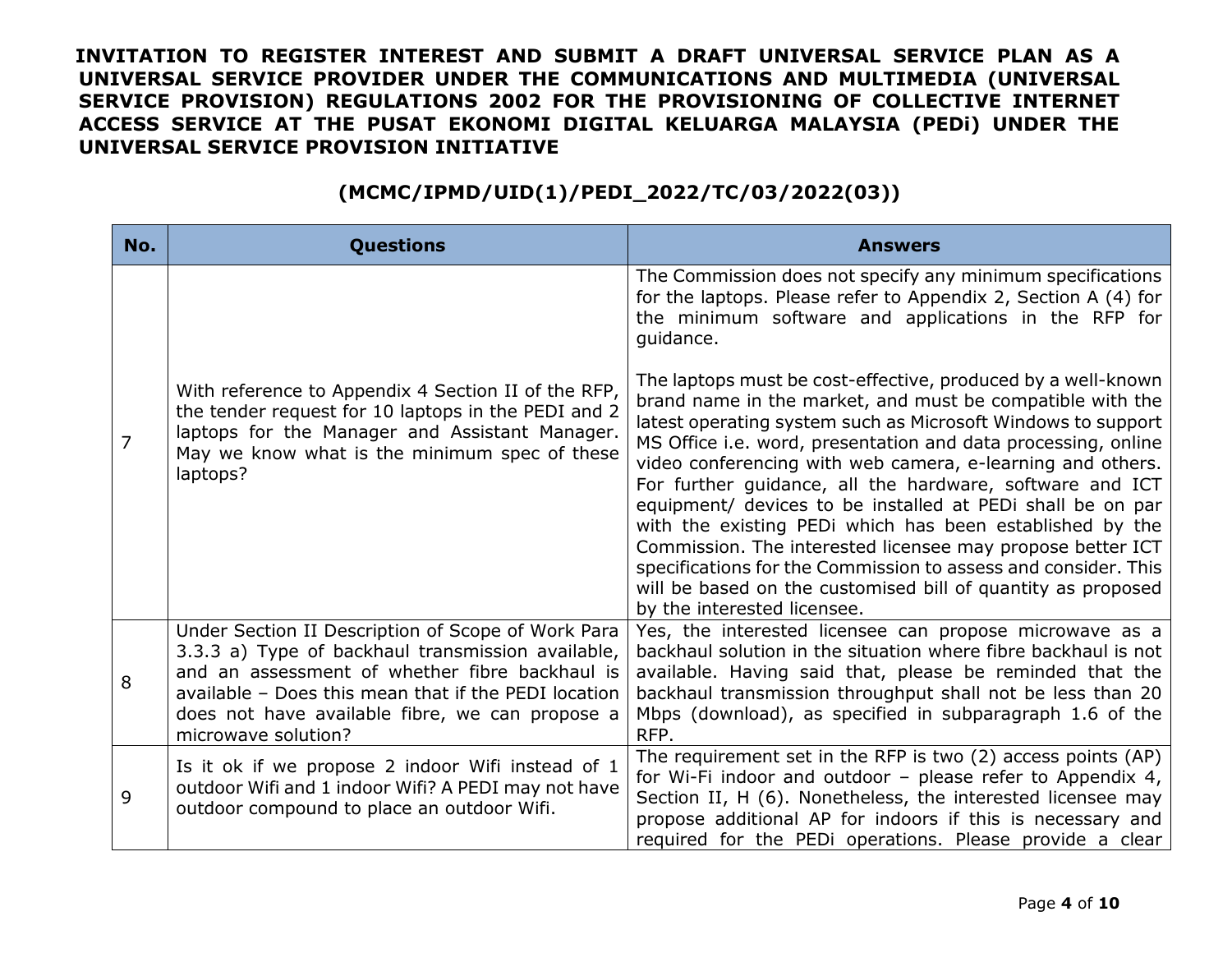| No. | <b>Questions</b>                                                                                                                                                                                                                                                                        | <b>Answers</b>                                                                                                                                                                                                                                                                                                                                                                                         |
|-----|-----------------------------------------------------------------------------------------------------------------------------------------------------------------------------------------------------------------------------------------------------------------------------------------|--------------------------------------------------------------------------------------------------------------------------------------------------------------------------------------------------------------------------------------------------------------------------------------------------------------------------------------------------------------------------------------------------------|
|     |                                                                                                                                                                                                                                                                                         | justification to the Commission for the proposed additional AP<br>in your technical draft plan.                                                                                                                                                                                                                                                                                                        |
| 10  | Does the Security System (CCTV and Alarm) need<br>to be centrally monitored by MCMC, or is it for the<br>operator of the PEDI to monitor activities and<br>ensure security in the respective PEDI?                                                                                      | The CCTV and alarm system is for the PEDI's operator to<br>monitor the activities undertaken and the security of the<br>PEDi.                                                                                                                                                                                                                                                                          |
| 11  | With reference to Appendix 4 Section II of the RFP,<br>the tender request for Control Management System<br>including Bandwidth Management System, may we<br>know what is the expectation of the Control<br>Management<br>System<br>the<br>and<br><b>Bandwidth</b><br>Management System? | The Central Monitoring System in this project is to facilitate<br>the Manager or Assistant Manager to manage the usage of<br>laptops at each PEDi. It is also used to register and update<br>the user's information, bandwidth usage, and activities at<br>each PEDi.                                                                                                                                  |
| 12  | What is the purpose or functional requirement of the<br>website / portal?                                                                                                                                                                                                               | The website development is to publish detailed information<br>about the PEDi, web content related to activity and training<br>that has been conducted etc. for public reference, especially<br>the community at the PEDi. This includes promoting creative<br>content, socio-economic activities, and awareness through<br>the website/portal.                                                         |
| 13  | Is it correct that we can propose a PEDI location as<br>close to the Specified Location or Lat Long within<br>the Dewan Undangan Negeri (DUN), and at least<br>5km away from any existing PEDI?                                                                                         | Yes, it is correct. The interested licensee may propose a<br>suitable premise (existing building) that will better serve the<br>community at the specified location(s) in Appendix 1 of the<br>RFP. The proposed location of the PEDi must be in the same<br>UST. As indicated in subparagraph 1.7 of the RFP, the<br>latitude and longitude provided are meant to serve as a<br>reference point only. |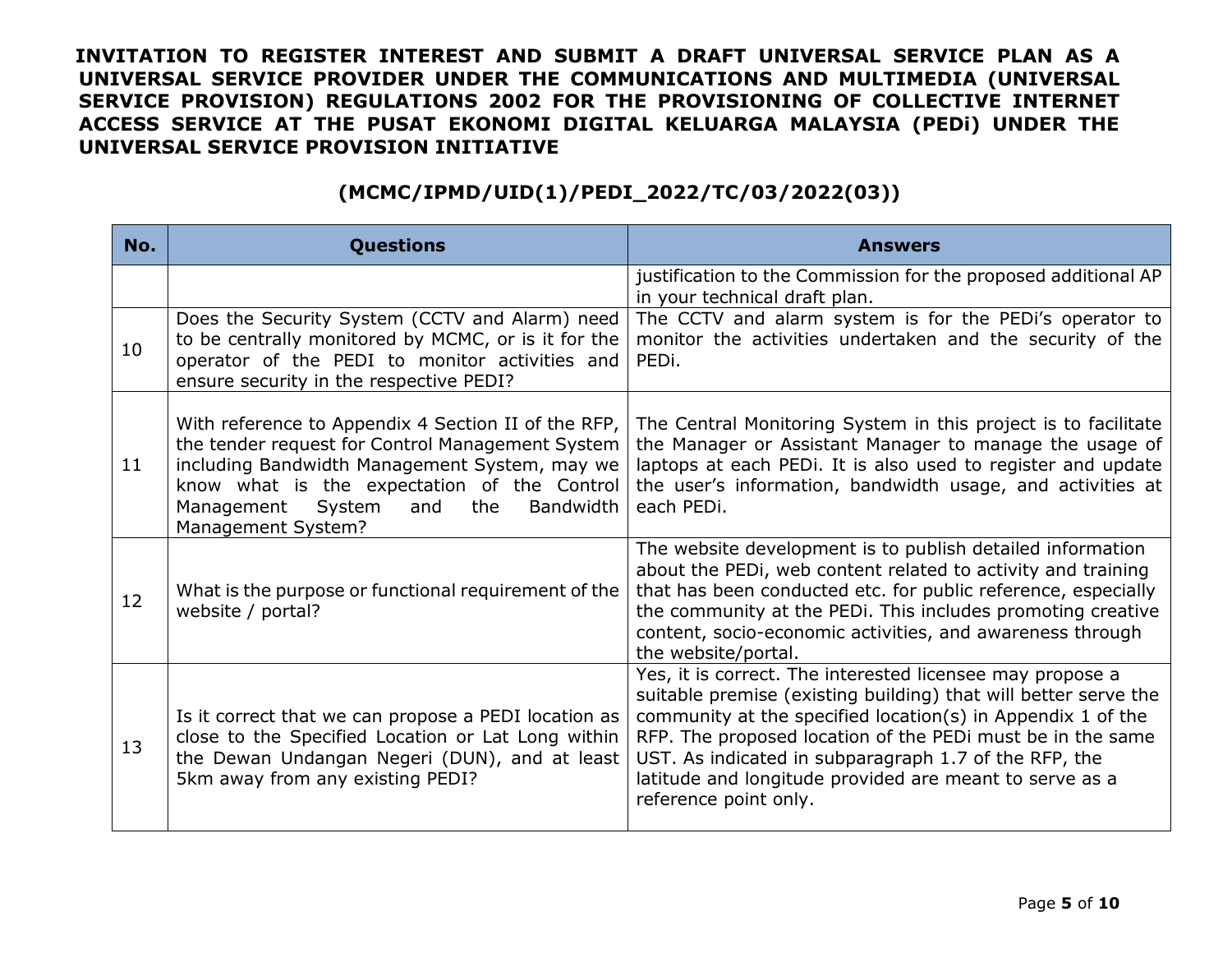| No. | <b>Questions</b>                                                                                                                                                                                                                                                                                                                                                                                                                                                              | <b>Answers</b>                                                                                                                                                                                                                                                                                                                                                                                                                                                                  |
|-----|-------------------------------------------------------------------------------------------------------------------------------------------------------------------------------------------------------------------------------------------------------------------------------------------------------------------------------------------------------------------------------------------------------------------------------------------------------------------------------|---------------------------------------------------------------------------------------------------------------------------------------------------------------------------------------------------------------------------------------------------------------------------------------------------------------------------------------------------------------------------------------------------------------------------------------------------------------------------------|
| 14  | Is there an expected Salary range for the Manager<br>and Assistant Manager of the PEDI?                                                                                                                                                                                                                                                                                                                                                                                       | The expected salary for the Manager shall not exceed<br>RM2,000.00/month and for Assistant Manager shall not<br>exceed RM1,500.00/month respectively, funded via the USP<br>Fund. The Commission will consider if the designated<br>universal service provider wishes to propose a salary<br>increase, but the increase beyond the salary rates above is<br>not claimable from the USP Fund and shall be borne by the<br>designated universal service provider at its own cost. |
| 15  | <b>Fildse</b><br>Panel board timer for air conditioners in<br>LS<br>training room (for network equipment)<br>Our business partner has informed us that this item<br>is used for server room to change air-cond. There is<br>no server room requirement in the new PEDi.<br>Besides that, there is only 2 air-cond requirement<br>for each PEDi.<br>As such, is this item still compulsory for the<br>equipment to be supplied to each PEDI? Appreciate<br>your clarification. | The panel board timer is required if the interested licensee<br>recommends a server room at the PEDi, based on your<br>proposal in the technical draft plan. Nonetheless, a usual<br>remote control for air-conditioners is sufficient to control the<br>temperature levels. It is correct that the requirement for air-<br>conditioners is for 2 units at each PEDi, and no specific<br>requirement for a server room.                                                         |
| 16  | We wish to clarify in Appendix 4 Technical<br>Proposal<br>1. Section A                                                                                                                                                                                                                                                                                                                                                                                                        | The door stripe will contain colour of the national flag "Jalur<br>Gemilang". You may visit the existing PEDi to get an idea of                                                                                                                                                                                                                                                                                                                                                 |
|     | C. Signage and décor                                                                                                                                                                                                                                                                                                                                                                                                                                                          | the door stripe for reference.                                                                                                                                                                                                                                                                                                                                                                                                                                                  |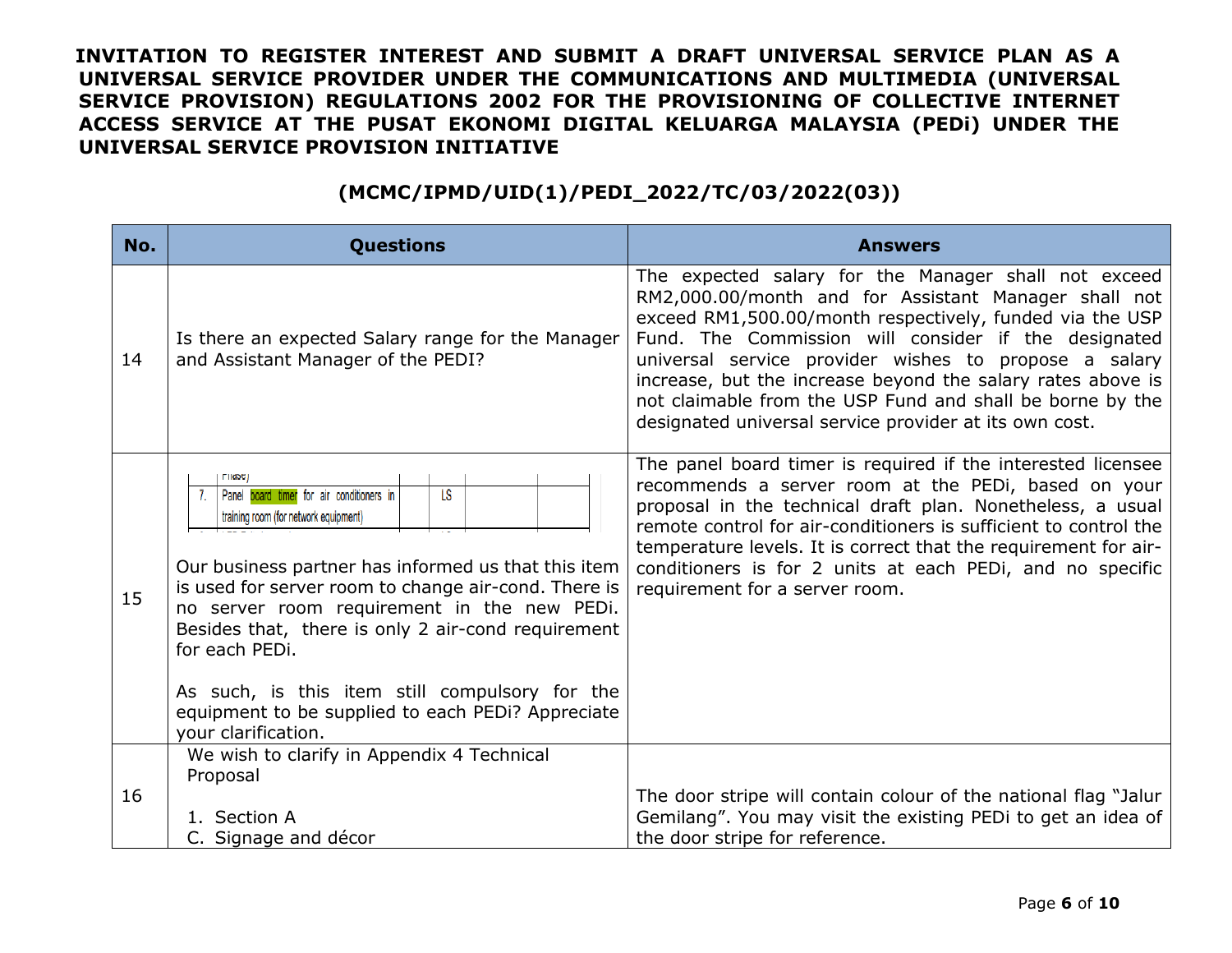| No. | <b>Questions</b>                                                                                                                                                                                                                                                                                                                                                                                                                                                  | <b>Answers</b>                                                                                                                                                                                                                                                                                                                                                                                                                                                                                                                                                           |
|-----|-------------------------------------------------------------------------------------------------------------------------------------------------------------------------------------------------------------------------------------------------------------------------------------------------------------------------------------------------------------------------------------------------------------------------------------------------------------------|--------------------------------------------------------------------------------------------------------------------------------------------------------------------------------------------------------------------------------------------------------------------------------------------------------------------------------------------------------------------------------------------------------------------------------------------------------------------------------------------------------------------------------------------------------------------------|
|     | Item 4: Door stripe: Both sides - surfing area<br>Please advise the door stripe design.<br>F. ELECTRICAL/CABLING SYSTEM<br>Item 3: DB Box (Change existing, upgrade,<br>register & deposit to TNB/SESCO/SESB) for new<br>single phase power supply<br>Item 6: Supply, install, terminate and test one<br>(1) unit Distribution Board c/w Main switch,<br>Surge Protection Device, RCCB & MCB (Single<br>Phase)<br>Is this the minimum requirement for all PEDis ? | Yes, the Commission is of the view that a single-phase<br>electrical/cabling system is sufficient for the operations of<br>new 177 PEDi. However, if the interested licensee is of the<br>opinion that a 3 phase electrical/cabling system is necessary<br>based on your technical analysis and expertise, please<br>provide a clear justification for the Commission's<br>consideration. The interested licensee is responsible to<br>proposed the most suitable and cost-effective design as<br>required in the RFP without compromising the objective of the<br>PEDi. |
|     | H. HARDWARE<br>Item 1: Laptop for end user incl. 3 years<br>manufacturer warranty<br>Item 2: Laptop for Manager and Assistant<br>Manager incl. 3 years manufacturer warranty                                                                                                                                                                                                                                                                                      | The Commission has published a notice of amendment on 14<br>April 2022 in this matter. All warranties for hardware to be<br>provided by the designated universal service provider are for<br>5 years.                                                                                                                                                                                                                                                                                                                                                                    |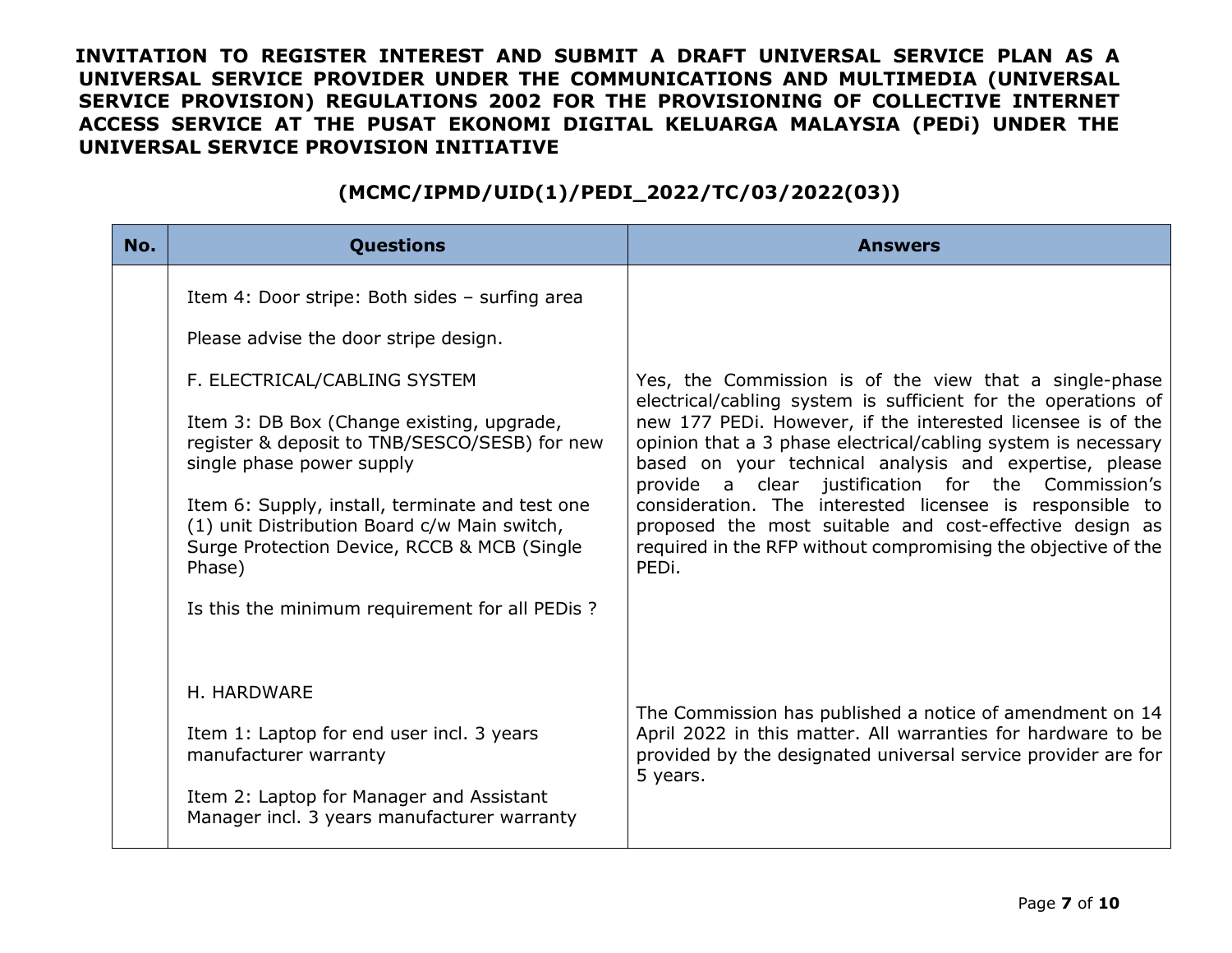| No. | <b>Questions</b>                                                                                                                                  | <b>Answers</b>                                                                                                                                                                                                                                                                                 |
|-----|---------------------------------------------------------------------------------------------------------------------------------------------------|------------------------------------------------------------------------------------------------------------------------------------------------------------------------------------------------------------------------------------------------------------------------------------------------|
|     | Item 4: Server with accessories (with 3 years<br>manufacturer warranty)                                                                           |                                                                                                                                                                                                                                                                                                |
|     | Based on RFP, we require to maintain the PEDi<br>for 5 years. Do we need to apply the balance<br>warranty for another 2 years later?              |                                                                                                                                                                                                                                                                                                |
|     | Item 6: Wireless AP (Wi-Fi) – indoor and outdoor<br>We would like to clarify on outdoor WIFI. Please<br>share the specification for outdoor WIFI. | The Commission does not specify the Wi-Fi specifications as<br>this is based on the customised bill of quantity proposed by<br>the interested licensee for this project. You may also refer to<br>the Mandatory Standards for Quality of Service (Broadband<br>Wireless Access) for reference. |
|     | J. Utilities                                                                                                                                      |                                                                                                                                                                                                                                                                                                |
|     | Commercial Internet Connection - Is this<br>referring to other service provider/operator who<br>provide internet connectivity at the PEDi area?   | No, it means whether the interested licensee will provide<br>internet connection on a commercial basis for users at the<br>PEDi.                                                                                                                                                               |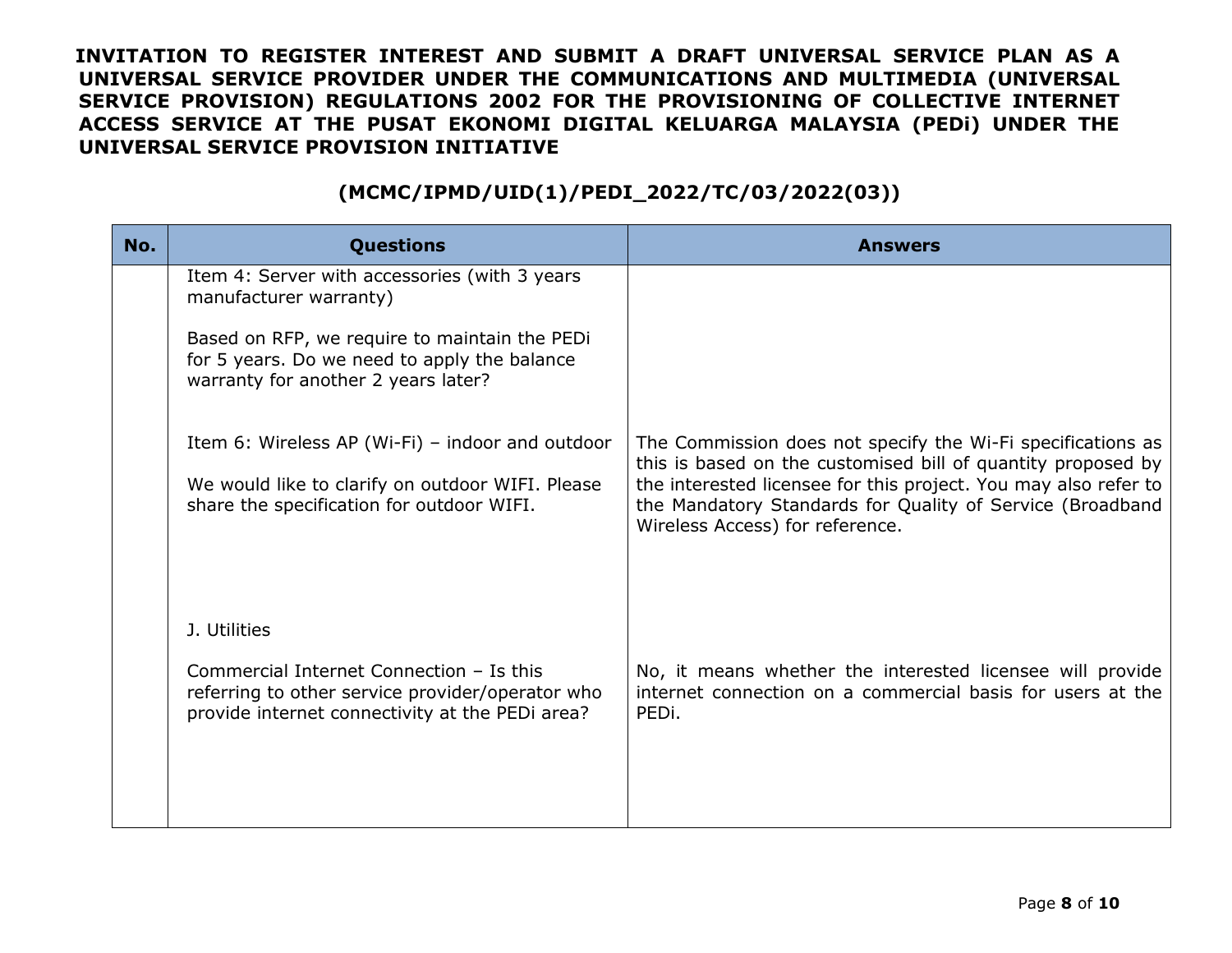| No. | <b>Questions</b>                                                                                                                                                                                                                                                                                                                                                                                                                                                                                                                                                                                                                                                                                          | <b>Answers</b>                                                                                                                                                                                                                                                                     |
|-----|-----------------------------------------------------------------------------------------------------------------------------------------------------------------------------------------------------------------------------------------------------------------------------------------------------------------------------------------------------------------------------------------------------------------------------------------------------------------------------------------------------------------------------------------------------------------------------------------------------------------------------------------------------------------------------------------------------------|------------------------------------------------------------------------------------------------------------------------------------------------------------------------------------------------------------------------------------------------------------------------------------|
| 17  | With reference to Appendix 5,<br><b>Section B - Summary of Capital Expenditure (CAPEX)</b><br><b>Cluster:</b><br>Any<br><b>Education and Skills</b><br>other<br><b>Community</b><br><b>Socio-Economic Enhancement</b><br><b>Enhancement</b><br><b>Well-Being</b><br>relevant<br>Tot<br>No.<br><b>PEDI</b><br>(RM)<br>(RM)<br>(RM)<br>cost<br>(RI<br>(RM)<br>Please provide detailed and complete breakdown of all items'<br>According to RFP documents there is trainings to be<br>provided for Manager and Assistant manager.<br>However, there isn't any corresponding template to<br>be fill up under the financial proposal template.<br>Should we include the cost under any other relevant<br>cost? | The interested licensee can add new column in the financial<br>template. As stated in item 6, Appendix 5 of the RFP, the table<br>is not exhaustive.                                                                                                                               |
| 18  | In view of CEO absence can the authorize delegation<br>sign the USP draft plan tender submission due 10 <sup>th</sup><br>May on behalf of the CEO?                                                                                                                                                                                                                                                                                                                                                                                                                                                                                                                                                        | Yes, it is acceptable. Please provide a copy of the<br>authorisation letter or the delegation of power from your CEO<br>to the company's representative in the submission of draft<br>plan(s) to the Commission.                                                                   |
| 19  | We had done the site survey based on exact location<br>(Lat/Long) from tender document. For some<br>locations, there are no vacant premises/building<br>and only land for rental.                                                                                                                                                                                                                                                                                                                                                                                                                                                                                                                         | It is not permissible for the interested licensee/tenderer to<br>build a new building under this project. However, the<br>interested licensee may propose to shift to another location<br>(within the same UST) and still serve the same specified<br>location/coverage objective. |